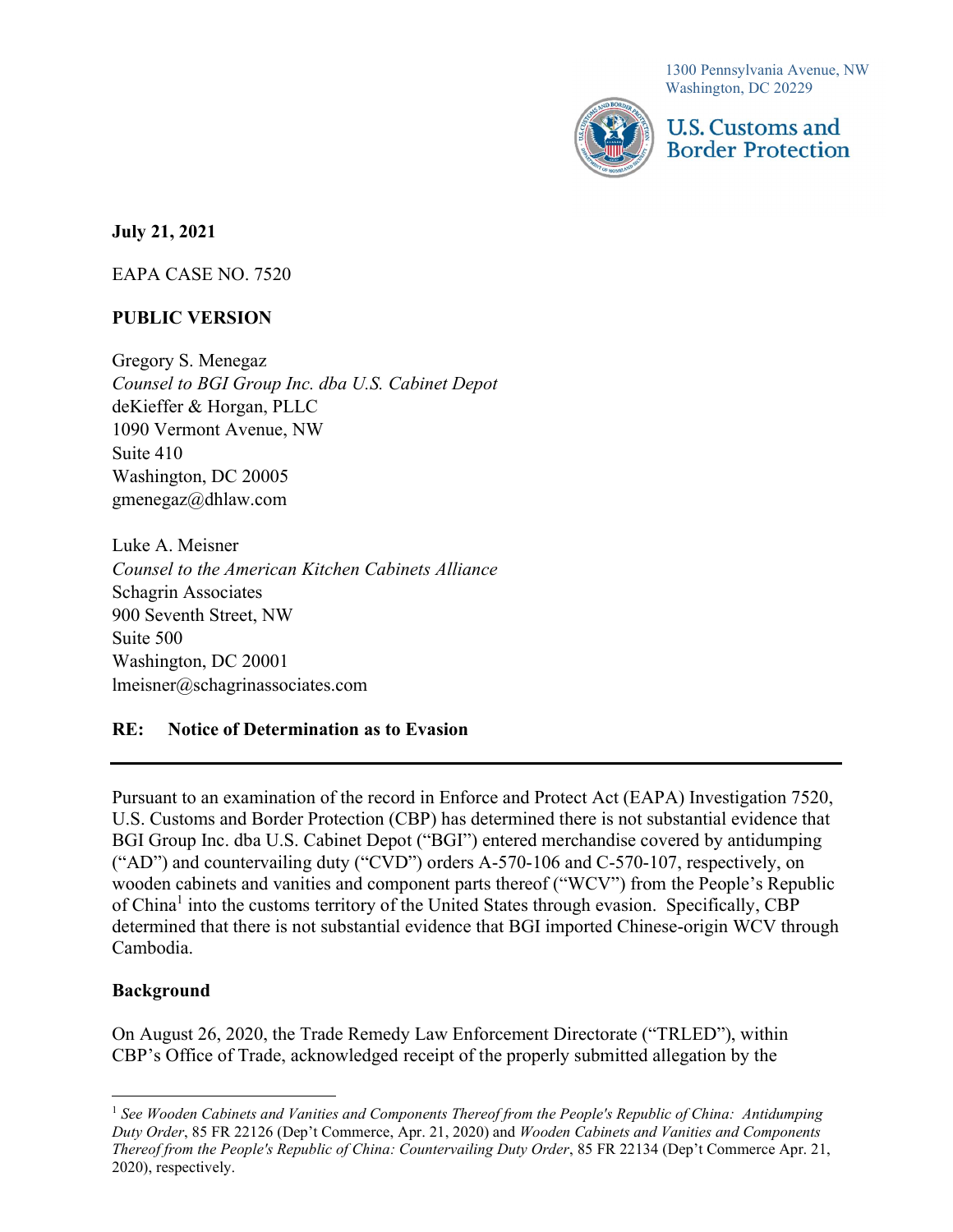duties by BGI.<sup>2</sup> AKCA submitted reasonably available evidence to demonstrate that Chinese American Kitchen Cabinets Alliance ("AKCA") against BGI regarding evasion of AD/CVD producers and/or exporters of WCV are shipping merchandise subject to the AD/CVD Orders to Cambodian company Cambodia Golden Coast Wood Products Co., Ltd. ("Golden Coast"), which in turn, is repackaging and exporting the Chinese-origin merchandise to BGI.<sup>3</sup>

 under the AD/CVD Orders. Specifically, TRLED concluded that AKCA had submitted documentation reasonably available to it, including aggregate U.S. import data, individual shipment data sourced from Panjiva, and a sworn affidavit from an official in the WCV industry that suggested WCV produced in China is being repackaged in Cambodia and then shipped to the United States for entry by BGI, and that such merchandise is being classified by BGI at time of entry as a product of Cambodia rather than China. Consequently, CBP initiated an investigation Protect Act" or EAPA.<sup>4</sup> TRLED found the information provided in the allegation reasonably suggested that BGI entered covered merchandise into the customs territory of the United States through evasion. TRLED noted that information submitted by AKCA suggested that the Chinese-origin WCV imported into Cambodia was being transshipped to BGI in the United States, thus, evading the duties due with respect to BGI on September 17, 2020, pursuant to Title IV, Section 421 of the Trade Facilitation and Trade Enforcement Act of 2015, commonly referred to as the "Enforce and

Following the initiation, TRLED examined additional information supporting a determination of evasion. TRLED noted that although Golden Coast staff indicated to DHS officials during a site visit that [  $\qquad \qquad$  company, activity, and time period [  $\qquad \qquad$  ], nothing provided to DHS substantiated the claim that  $[$  company, activity, and time period ], the month of the reported export date for the entry by BGI associated with its submitted CF28 response. TRLED also noted that BGI indicated in its CF28 response for an entry of WCV that the imported merchandise for the entry in question was produced by [ references to company names

], but DHS was told during the site visit that [ company and activity

 ]. Finally, TRLED noted that based on its research as well as statements made to DHS during its site visits, Golden Coast and [ company ] appear to have been [ various activities

 evidence provided in the Allegation and the associated affidavit, TRLED concluded the evidence territory of the United States through evasion, and thus, such covered merchandise should have and did not impose interim measures under section  $1517(e)$  at that time.<sup>6</sup> ], providing a rationale for applying an investigation of BGI's entries to transactions involving both of those Cambodian entities.<sup>5</sup> Based on this additional information, and the reasonably suggested BGI entered covered merchandise for consumption into the customs been subject to the applicable AD and CVD duties on WCV from China. However, CBP did not find that the evidence rose to the level of reasonable suspicion that BGI was engaged in evasion

CBP issued a Request for Information ("RFI") to BGI on January 19, 2021, and supplemental

 $2$  See August 26, 2020 email entitled "Receipt of EAPA Allegation 7520: Wooden Cabinets and Vanities and Components Thereof from China through Cambodia."

<sup>&</sup>lt;sup>3</sup> See "Wooden Cabinets and Vanities and Components Thereof from the People's Republic of China: Request for an Investigation under the Enforce and Protect Act of BGI Group Inc. d/b/a U.S. Cabinet Depot for Transshipment through Cambodia," dated August 19, 2020 ("Revised Allegation").

<sup>4</sup> See Memorandum to Brian M. Hoxie, Director, Enforcement Operations Division, "Initiation of Investigation for EAPA Case Number 7520 – BGI Group Inc. dba U.S. Cabinet Depot" (September 17, 2020) ("Initiation Memo").

<sup>5</sup> See December 23, 2020 "Notice of Initiation of Investigation - EAPA Case 7520" ("NOI"), at 8.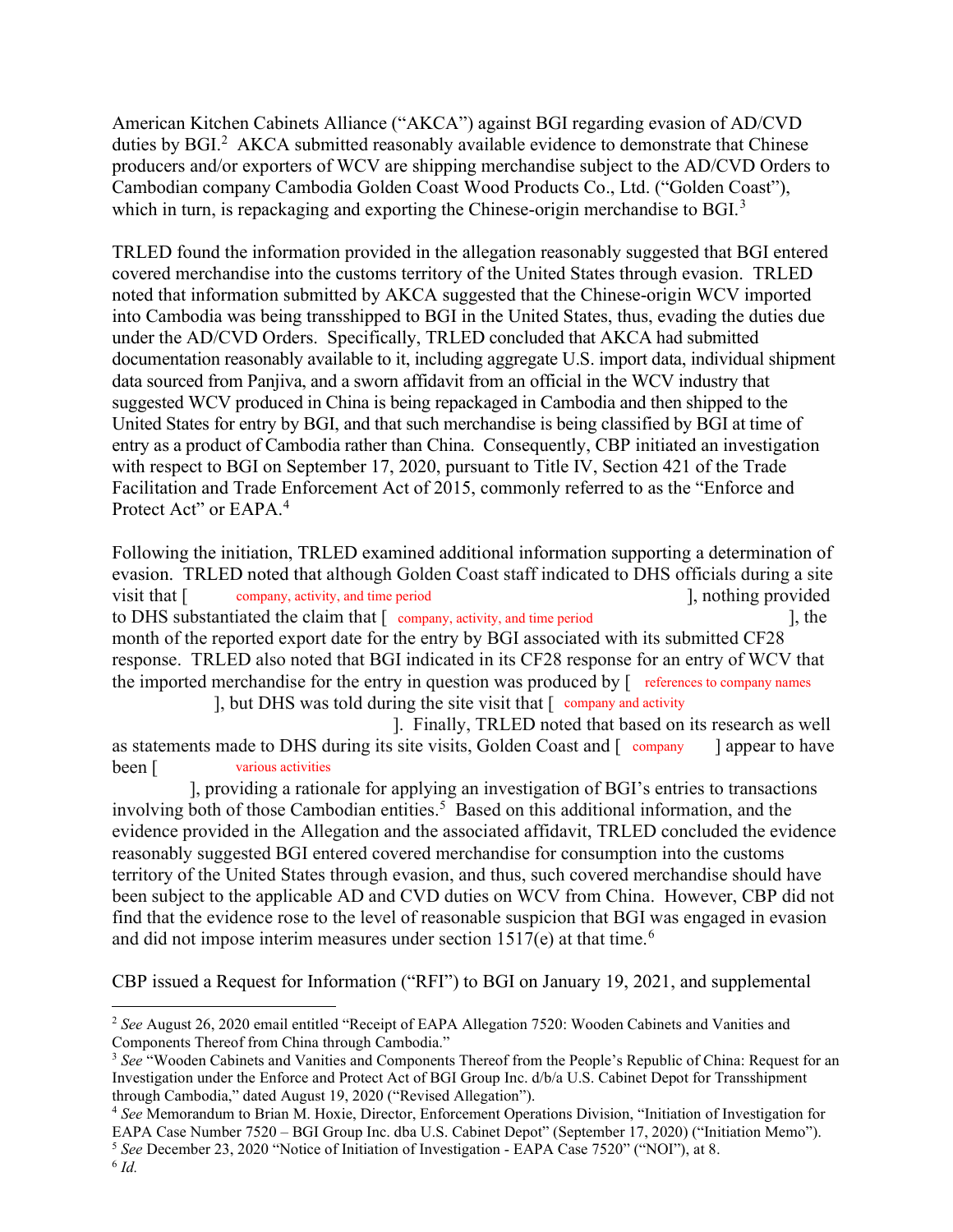RFIs on March 24, 2021 and April 8, 2021, and BGI submitted responses to those RFIs on February 11, 2021, March 31, 2021, and April 20, 2021, respectively. CBP issued an RFI to Golden Coast on January 12, 2021, and a supplemental RFI on March 24, 2021, and Golden Coast submitted responses to those RFIs on February 11, 2021 and March 31, 2021, respectively. CBP issued an RFI to a Cambodian entity associated with Golden Coast on January 13, 2021, and the entity, Glory Wood, subsequently identified itself publicly as the entity in question in its RFI response submitted on February 11, 2021 (in a response consolidated with that of Golden Coast). On March 24, 2021, CBP issued a supplemental RFI to Glory Wood, and Glory Wood submitted a response to that RFI on March 31, 2021 (in a response consolidated with that of Golden Coast).

On May 11, 2021, AKCA and BGI submitted written arguments.<sup>7</sup> On May 26, 2021, AKCA and BGI submitted responses to written arguments. $8$ 

# Final Determination as to Evasion

Under 19 C.F.R. § 165.27(a), CBP must "make a determination based on substantial evidence as to whether covered merchandise was entered into the customs territory of the United States through evasion." "Covered merchandise" is defined by 19 C.F.R. § 165.1 as "merchandise that is subject to a CVD order… and/or an AD order." "Evasion" is defined as entering covered merchandise "into the customs territory of the United States for consumption by means of any document or electronically transmitted data or information, written or oral statement, or act that is material and false, or any omission that is material, and that results in any cash deposit or other security or any amount of applicable antidumping or countervailing duties being reduced or not being applied with respect to the covered merchandise."<sup>9</sup> As discussed below, the record of this investigation indicates that substantial evidence does not exist to determine that BGI entered from Cambodia covered merchandise into the customs territory of the United States through evasion.

 In the Notice of Initiation, CBP cited evidence indicating that BGI had declared Cambodia as the WCV's country of origin. Although Glory Wood's and Golden Coast's operations are entwined, and they are sometimes conflated in the narrative provided in their joint RFI responses, the information in those responses is consistent with what DHS officials were told during their site visit: that Golden Coast uses inputs from Glory Wood (and other suppliers) to manufacture WCV. However, DHS officials did not identify any evidence of WCV being transshipped from China.<sup>10</sup> Furthermore, the information provided in the joint RFI responses of Glory Wood and Golden Coast, and the RFI responses of BGI, is consistent with the explanation that the merchandise was being manufactured in Cambodia and exported to BGI. This conclusion is based on the review of the detailed information submitted by those parties, including production, sales, and shipment documentation of the companies in question.

<sup>&</sup>lt;sup>7</sup> See May 11, 2021, "Investigation into BGI Group Inc. dba U.S. Cabinet Depot Concerning the Evasion of Antidumping and Countervailing Duty Orders: Written Comments" ("AKCA Written Argument") and May 11, 2021, "EAPA Case No. 7520 – BGI Written Argument" ("BGI Written Argument"), respectively.

<sup>&</sup>lt;sup>8</sup> See May 26, 2021, "Investigation into BGI Group Inc. dba U.S. Cabinet Depot Concerning the Evasion of Antidumping and Countervailing Duty Orders: Response to Written Comments" ("AKCA Response to Written Argument") and May 26, 2021 "EAPA Case No. 7520 – BGI Rebuttal Written Argument" (BGI Response to Written Argument"), respectively.

 $9$  See 19 C.F.R. § 165.1.

<sup>&</sup>lt;sup>10</sup> See the December 11, 2020 Site Visit Memorandum with Attached Report at 2-3.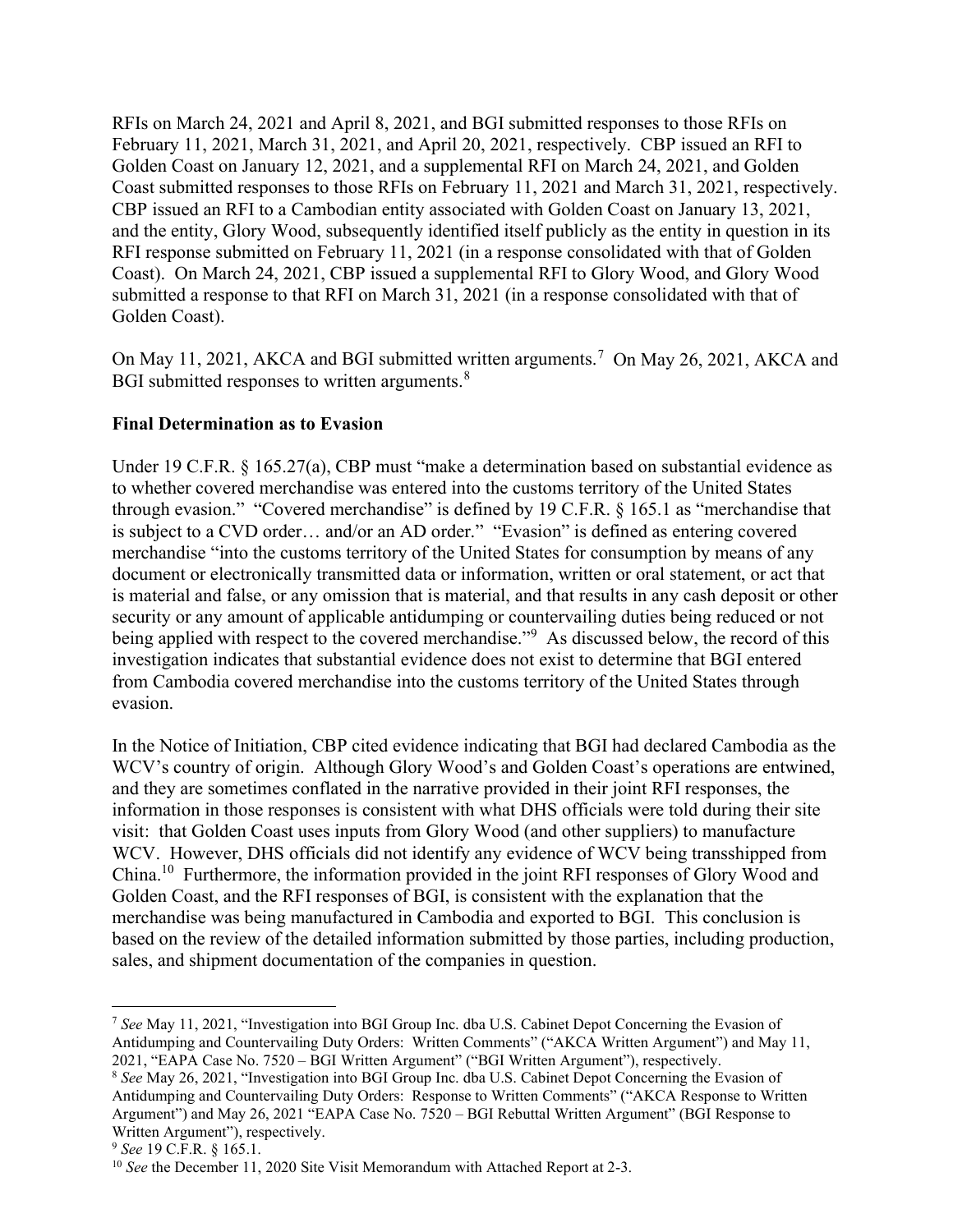The information submitted to CBP by Glory Wood and Golden Coast in their joint RFI responses does not indicate that WCV being imported by BGI from Cambodia were produced in China, and the capacity and sales data in those responses do not suggest that Golden Coast had insufficient capacity to account for the WCV shipments during the period of investigation, including those to BGI. Finally, at the time of the NOI, no interim measures were imposed because the standard — reasonable suspicion of evasion—had not been met based on the information available to CBP at the time.<sup>11</sup> The further investigation since the NOI did not uncover any additional evidence supporting the conclusion that BGI was importing WCV produced in China and covered by the AD/CVD Orders.

 In conclusion, based on an examination of the information on the record, including the absence of sufficient additional evidence of evasion obtained subsequent to the NOI, CBP finds that substantial evidence does not exist that BGI entered into the customs territory of the United States WCV manufactured in China that had been transshipped through Cambodia during the period of this EAPA investigation.

### Arguments by BGI

 Some of BGI's arguments concern the documentation provided by Glory Wood, Golden Coast, and BGI, and we agree with BGI's contention that there is not substantial evidence that BGI engaged in evasion involving WCV imported from Cambodia, as discussed above.

 Regarding BGI's arguments on procedural deficiencies, because CBP did not find reasonable suspicion of evasion, any arguments pertaining to that standard with respect to the final determination are moot and will not be addressed. With respect to the investigation's initiation, BGI argues that such initiation was improper because the evidence submitted as part of the allegation did not reasonably suggest [evasion.](https://evasion.12)<sup>12</sup> However, given the low evidentiary bar and the evidence that was collected, CBP believes that this standard was satisfied, particularly that the evidence did reasonably suggest evasion, as discussed above. CBP's decision in its NOI to continue the investigation on the grounds that the evidence reasonably suggested evasion was further supported by BGI's intervening misidentification of a Cambodian company in its CF28 response that CBP learned was not the manufacturer of the WCV in question.

 BGI argues that the affidavit relied upon by AKCA and CBP does not meet the standard of reliability because the affiant was not deposed, and the affiant's qualifications are not established by information on the record. Accordingly, BGI argues that the affiant's claims are hearsay and should not be considered as evidence of [evasion.](https://evasion.13)<sup>13</sup> While CBP is not finding that substantial evidence of evasion exists on the record of this investigation, such finding should not be construed to mean that the information provided in the affidavit was not considered by CBP or that CBP did not find that it was credible evidence of evasion.

 Further, BGI argues that Glory Wood and Golden Coast are de facto parties to this EAPA investigation, and that TRLED should have allowed them to present their written argument on their own information and data.<sup>14</sup> Among the arguments made in support of this, BGI argues that its ability to produce evidence to rebut and defend against CBP's allegation of evasion depended

 $11$  See 19 C.F.R. § 165.24(a).

<sup>&</sup>lt;sup>12</sup> See BGI Written Argument at 26-29.

 $13$  *Id.* at 31-33.

 $14$  *Id.* at 40-43.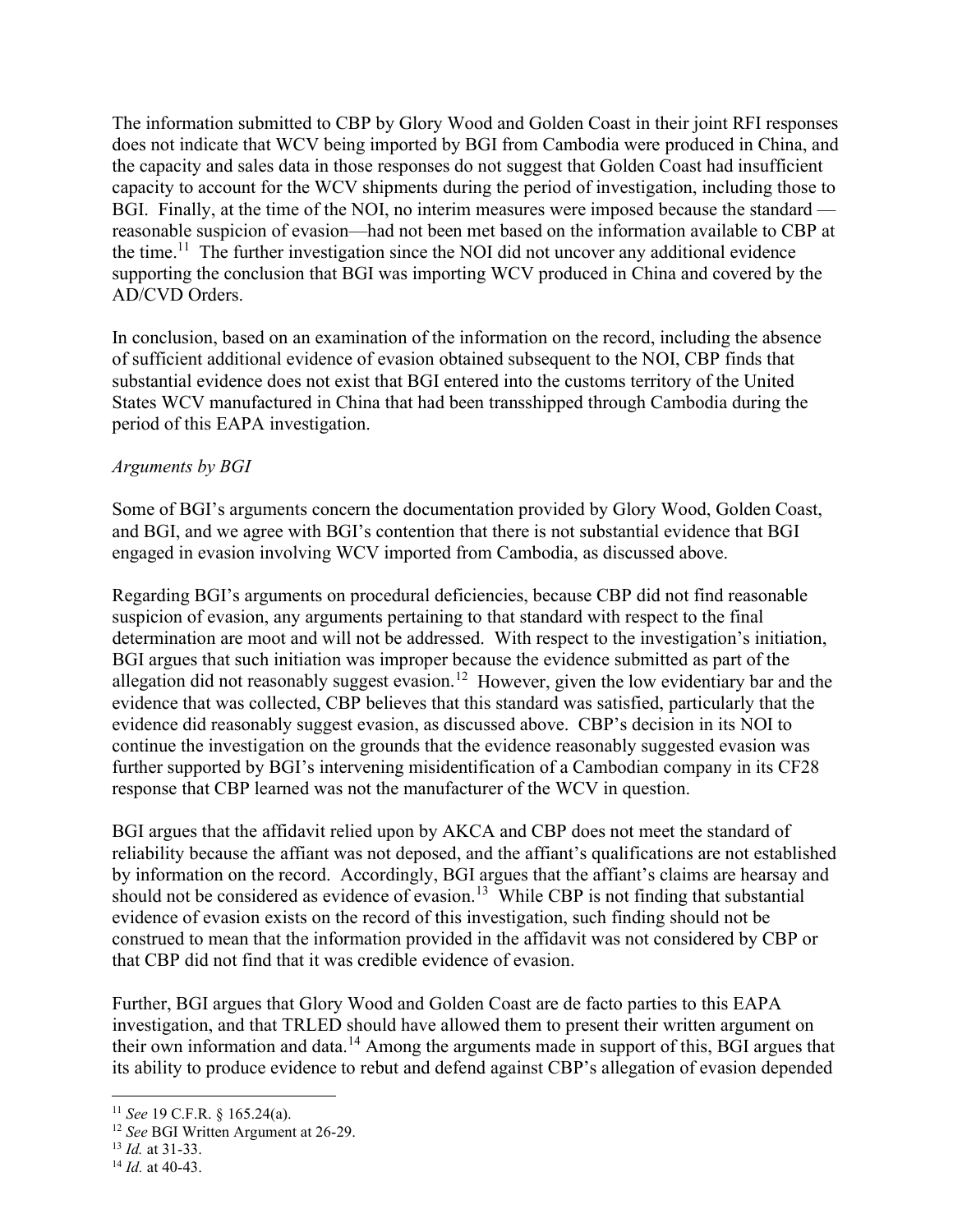on the willingness and ability of Glory Wood and Golden Coast to cooperate and participate fully in EAPA 7520 because critical evidence to prove or disprove evasion is in the hands of those Cambodian firms, and if they had refused to cooperate, adverse inferences would be applied against them. Consequently, Glory Wood and Golden Coast have an interest in proving, based on their own record evidence, that BGI, as their contracting partner, did not evade U.S. AD/CVD Orders or violate AD/CVD laws and that BGI does not owe AD/CVD duties on the covered [merchandise.](https://merchandise.15)<sup>15</sup> The EAPA regulations define "parties to the investigation" as the alleger and the importer,<sup>16</sup> therefore, because Glory Wood and Golden Coast are not under investigation of evasion, and they are not considered parties to the investigation. Additionally, according to the EAPA regulations, only parties to the investigation may submit written arguments to CBP.<sup>17</sup> Consequently, TRLED was correct when it rejected the request of Glory Wood and Golden Coast to submit written arguments.

#### Arguments by AKCA

 AKCA argues that the ownership structure of Golden Coast, which involves affiliations with Chinese companies and parties and the timing of its establishment, which was close in time to the establishment of the AD/CVD orders, supports a finding of [evasion.](https://evasion.18)<sup>18</sup> While such facts may contribute to the basis for conducting an investigation, they do not, alone, constitute substantial evidence of actual evasion.

 AKCA also argues that record information supports concluding that Chinese parts were imported and combined into cabinet flat-packs with plywood carcasses made by Glory Wood. AKCA cites three factors supporting this conclusion.

 First, AKCA claims "it is clear from the description of the timing of the production of the plywood carcasses and the later packing of these plywood carcasses with the solid wood cabinet components is unduly complicated," and that Glory Wood and Golden Coast appear "to be covering up for the fact that the components were not actually made in Cambodia but were imported from China."<sup>19</sup> However, nothing in the Glory Wood and Golden Coast RFI responses suggest that Golden Coast was incapable of producing WCV components, and the report of DHS investigators indicates such production was taking [place.](https://place.20)<sup>20</sup>

 Second, AKCA claims "the timing of the issuance of the purchase orders and the shipment dates described by Glory and Golden Coast does not make sense," and that the reason for the elapse of months between purchase orders from BGI and shipments to BGI appears to be "that the plywood carcasses and the wooden components were being produced in separate facilities in different countries, which took additional time to allow the Chinese components to arrive and be packed together with the Cambodian carcasses."<sup>21</sup> While the elapse of time between purchase orders and shipments is consistent with the theory presented by AKCA, it does not constitute substantial evidence of evasion, particularly given the fact that Golden Coast appears capable of producing such components, and there is no indication that production capacity was such that it

 $15$  *Id.* 

 $16$  See 19 C.F.R. § 165.1.

 $17$  *Id.* § 165.26(a)(1).

<sup>&</sup>lt;sup>18</sup> See AKCA Written Argument at 6-8.

 $19$  *Id.* at 8-9.

 $20$  See the December 11, 2020 Site Visit Memorandum with Attached Report at 2-3.

<sup>&</sup>lt;sup>21</sup> See AKCA Written Argument at 9-10.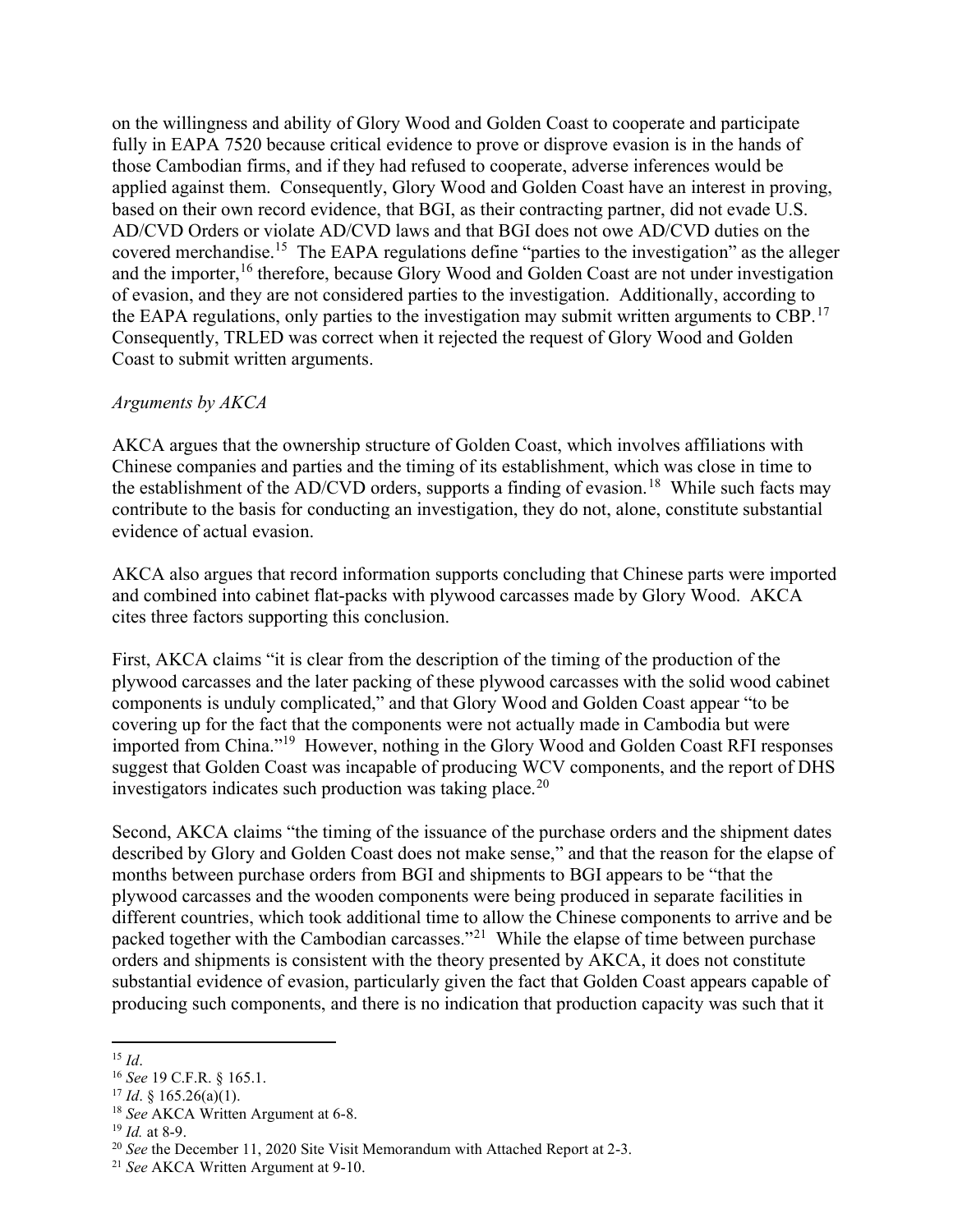was incapable of supplying the components needed for shipments during the period of investigation.

 Finally, AKCA claims Glory Wood and Golden Coast "were less than forthright – to say the Golden Coast RFI responses indicate that those in question "[ various items least – regarding their purchase of certain 'raw materials' from China that were incorporated into the WCV," only revealing that an "affiliate purchased certain 'raw materials' in China and resold these materials to Glory {Wood} or Golden Coast" when pressed by CBP for an explanation of the purchase of raw materials referenced in the initial RFI response. AKCA argues that this explanation is "fully consistent with the allegation that Glory {Wood} and Golden Coast were combining plywood carcasses made in Cambodia with solid wood three-piece components made in China."<sup>22</sup> However, many inputs are used in the production process, and the Glory Wood and

components AKCA notes are covered by the scopes of the AD/CVD orders (*i.e.*, wooden cabinet ],"23 as opposed to the finished WCV wooden frames, wooden cabinet doors, and wooden cabinet drawers and drawer [components\).](https://components).24)<sup>24</sup>

Coast,<sup>25</sup> and because of Glory Wood's and Golden Coast's inaccurate reporting of total sales volume and their intentional omission of certain requested Golden Coast sales [documents.](https://documents.26)<sup>26</sup> identified by BGI in its written argument,<sup>27</sup> the presence of certain limited errors in the RFI conclusion not inconsistent with the RFI responses of BGI and Glory Wood and Golden Coast problems with the CF28 response, including identification of the inaccurate manufacturer, justified continuation of the investigation at the time of the NOI, but given the additional AKCA also argues that CBP should apply adverse facts available based on BGI's, Glory Wood's, and Golden Coast's failure to cooperate, specifically arguing that BGI failed to provide in its CF28 response accurate production capacity information for Glory Wood and Golden Regarding the inaccurate reporting of total sales volume, which as noted by AKCA was responses does not rise to the level of failure to cooperate. Regarding sales documents that BGI had acknowledged Glory Wood and Golden Coast did not provide in their joint RFI response, BGI stated those were omitted because the merchandise in question had been identified as  $\frac{1}{2}$  by the time that the RFI response was submitted,  $28$  a generally. With respect to inaccuracies in BGI's CF28 response involving production capacity, information and clarification in the subsequent RFI responses regarding production capacity, there is no basis for finding that the responding parties failed to cooperate with the investigation. [ business activity

support a claim of sufficient production capacity early in the period of [investigation.](https://investigation.29)<sup>29</sup> With respect to production capacity, AKCA also argues that even if it were conceded that significant production capacity existed at some point during the period of the investigation, it still would not be evident that they had adequate WCV capacity early in the period of investigation, given that the volume of WCV shipments occurred at that early stage. AKCA notes that Glory Wood and Golden Coast, in their supplemental RFI response, chose "the busiest month" of production to demonstrate its production capabilities, which AKCA argues does not

- <sup>25</sup> See AKCA Response to Written Argument at 2-3.
- $26$  *Id.* at 3-4.

 $^{28}$  Id.

 $^{22}$  *Id.* at 10.

<sup>&</sup>lt;sup>23</sup> See the March 31, 2021, Glory Wood and Golden Coast RFI response narrative at 2.

<sup>&</sup>lt;sup>24</sup> See AKCA Written Argument at 11, citing the scopes of the AD/CVD orders.

<sup>&</sup>lt;sup>27</sup> See BGI Written Argument at 17.

 $29$  See AKCA Response to Written Argument at 6-7.